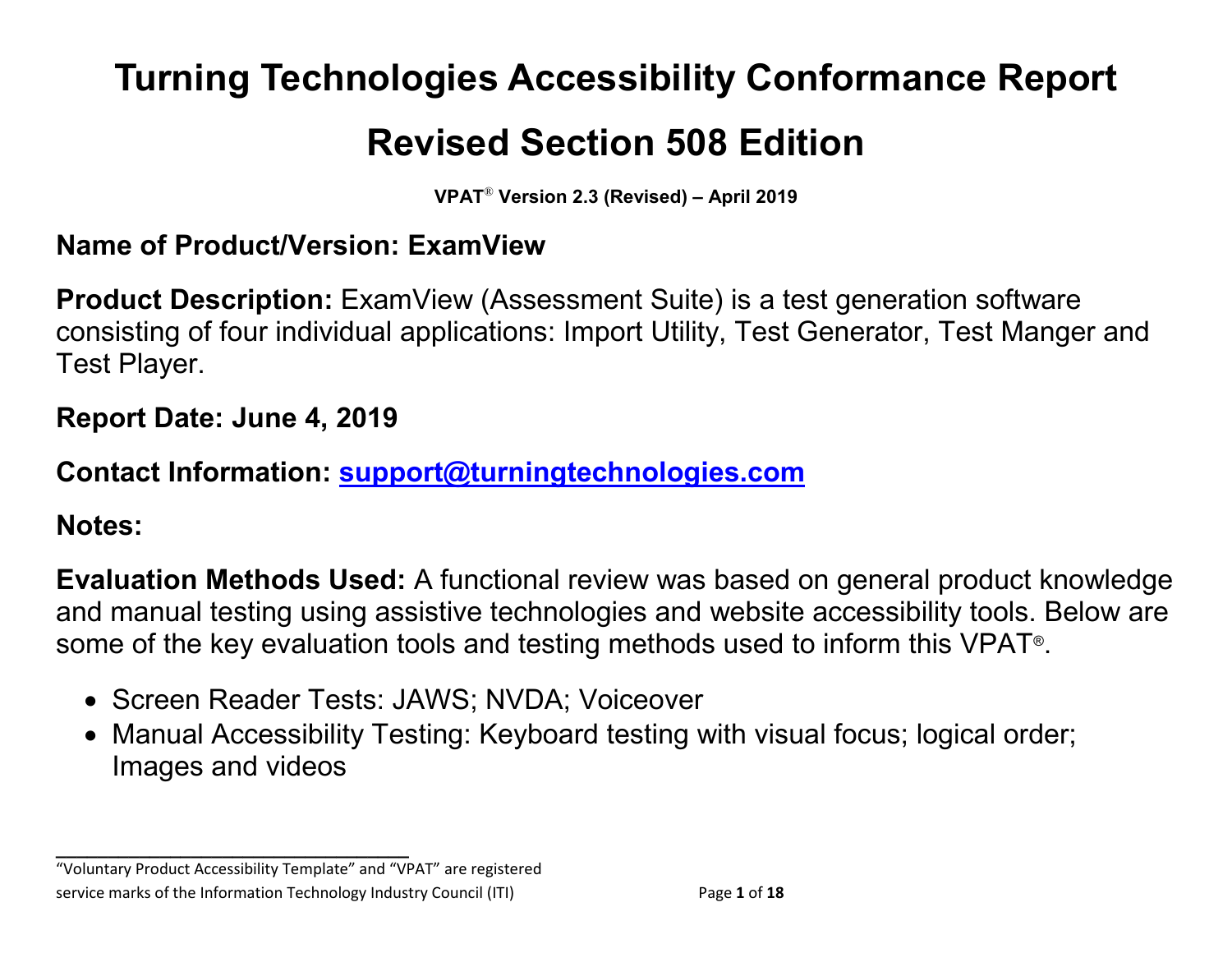- Tool-Based Testing: SiteImprove; tota11y; Google Lighthouse; Web Accessibility Evaluation Tool (WAVE) by WebAIM
- Color Contrast Test: WebAIM Color Contrast Checker; Chrome Developer Tools

## **Applicable Standards/Guidelines**

This report covers the degree of conformance for the following accessibility standard/guidelines:

| <b>Standard/Guideline</b>                                                          | Included In Report |
|------------------------------------------------------------------------------------|--------------------|
| Web Content Accessibility Guidelines 2.0                                           | Level A (Yes)      |
|                                                                                    | Level AA (Yes)     |
|                                                                                    | Level AAA (No)     |
| Revised Section 508 standards published January 18, 2017 and corrected January 22, | (Yes)              |
| 2018                                                                               |                    |

## **Terms**

The terms used in the Conformance Level information are defined as follows:

- **Supports**: The functionality of the product has at least one method that meets the criterion without known defects or meets with equivalent facilitation.
- **Partially Supports**: Some functionality of the product does not meet the criterion.
- **Does Not Support**: The majority of product functionality does not meet the criterion.
- **Not Applicable**: The criterion is not relevant to the product.
- **Not Evaluated**: The product has not been evaluated against the criterion. This can be used only in WCAG 2.0 Level AAA.

# **WCAG 2.0 Report**

Tables 1 and 2 also document conformance with: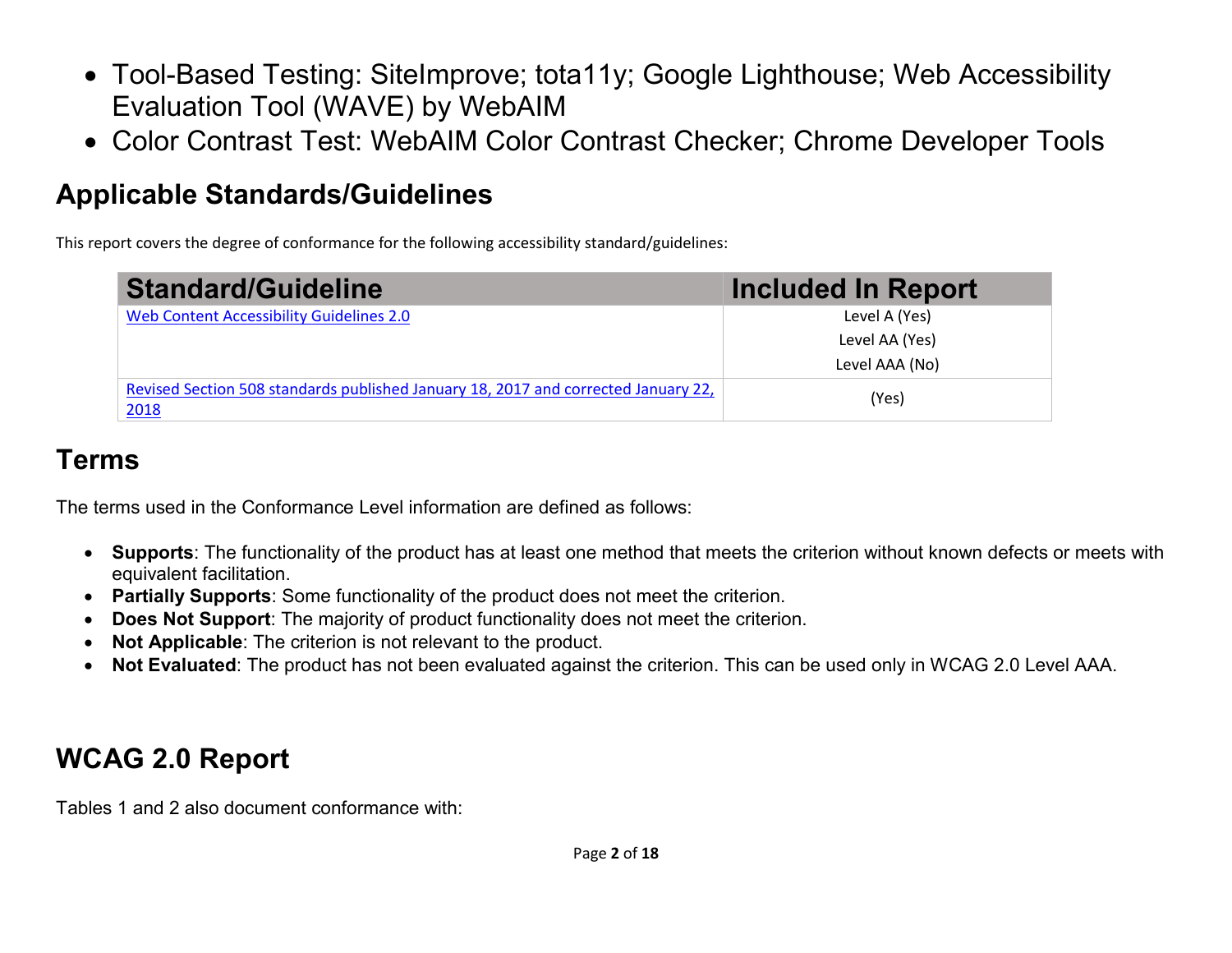- Chapter 5 501.1 Scope, 504.2 Content Creation or Editing
- Chapter 6 602.3 Electronic Support Documentation

Note: When reporting on conformance with the WCAG 2.0 Success Criteria, they are scoped for full pages, complete processes, and accessibility-supported ways of using technology as documented in the [WCAG 2.0 Conformance Requirements.](https://www.w3.org/TR/WCAG20/#conformance-reqs)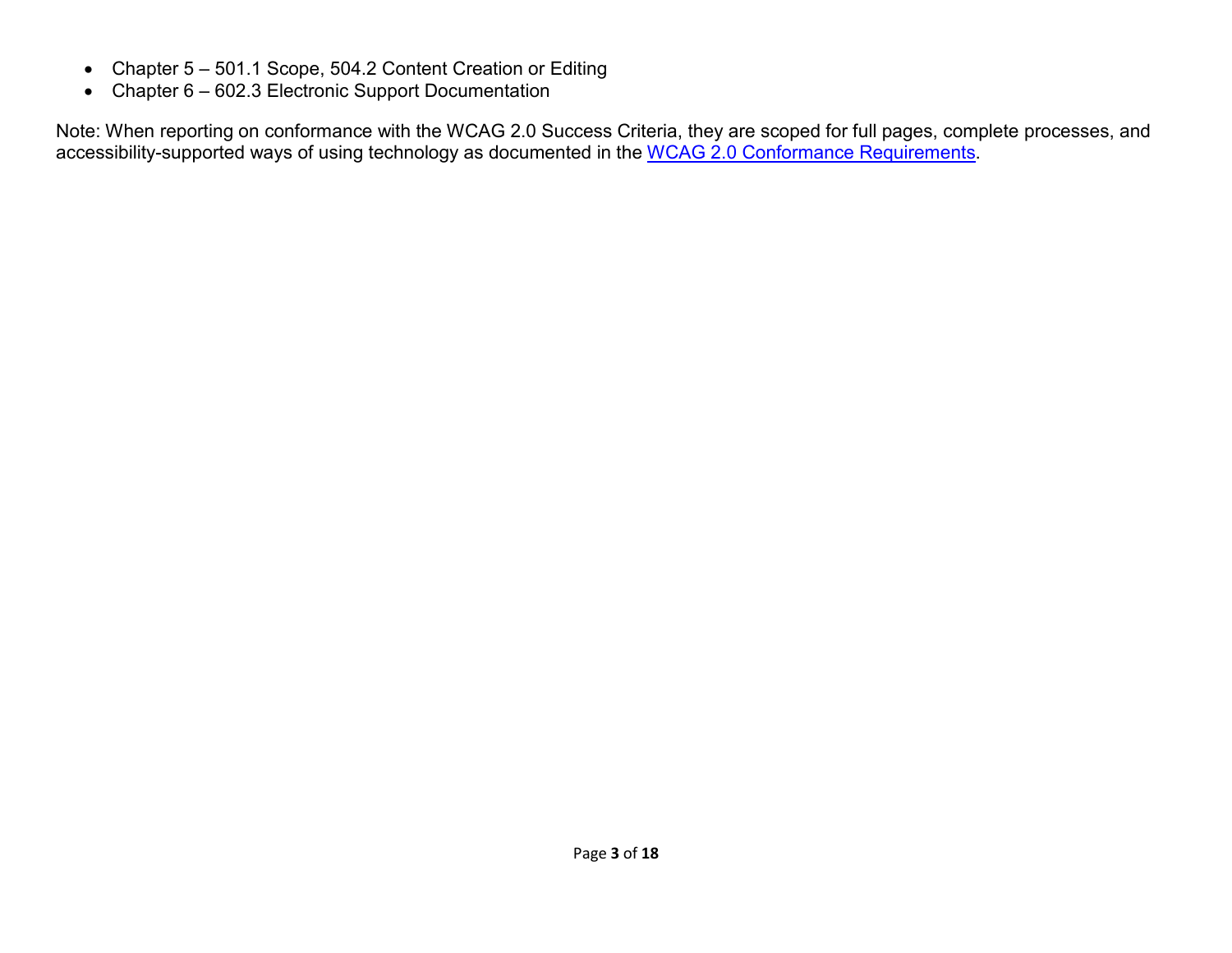#### **Table 1: Success Criteria, Level A**

| <b>Criteria</b>                                                                                                                                                                                                                        | <b>Conformance Level</b>  | <b>Remarks and Explanations</b>                                                                                                                                                                                                                                                                                            |
|----------------------------------------------------------------------------------------------------------------------------------------------------------------------------------------------------------------------------------------|---------------------------|----------------------------------------------------------------------------------------------------------------------------------------------------------------------------------------------------------------------------------------------------------------------------------------------------------------------------|
| 1.1.1 Non-text Content (Level A)<br>Also applies to:<br><b>Revised Section 508</b><br>501 (Web)(Software)<br>$\bullet$<br>504.2 (Authoring Tool)<br>$\bullet$<br>602.3 (Support Docs)<br>$\bullet$                                     | <b>Partially Supports</b> | Some icons and figures are not properly tagged with<br>alternative text. However, text descriptions are<br>available adjacent to the icons.<br><b>ExamView Test Generator:</b><br>Users have the option to add alternative text<br>$\bullet$<br>to images and figures on created assignments                               |
| 1.2.1 Audio-only and Video-only (Prerecorded) (Level A)<br>Also applies to:<br><b>Revised Section 508</b><br>501 (Web)(Software)<br>$\bullet$<br>504.2 (Authoring Tool)<br>$\bullet$<br>602.3 (Support Docs)                           | Supports                  | The product does not include audio or video content<br>by default. However, instructor roles may choose to<br>include them into their presentations. In such cases,<br>the instructor must include alternative<br>representations (such as text transcripts) that present<br>equivalent information to the audio or video. |
| 1.2.2 Captions (Prerecorded) (Level A)<br>Also applies to:<br><b>Revised Section 508</b><br>501 (Web)(Software)<br>$\bullet$<br>504.2 (Authoring Tool)<br>$\bullet$<br>602.3 (Support Docs)<br>$\bullet$                               | Supports                  | The product does not include audio or video content<br>by default. However, instructor roles may choose to<br>include them into their presentations. In such cases,<br>the instructor must include alternative<br>representations (such as text transcripts) that present<br>equivalent information to the audio or video. |
| 1.2.3 Audio Description or Media Alternative (Prerecorded) (Level A)<br>Also applies to:<br><b>Revised Section 508</b><br>501 (Web)(Software)<br>$\bullet$<br>504.2 (Authoring Tool)<br>$\bullet$<br>602.3 (Support Docs)<br>$\bullet$ | Supports                  | The product does not include audio or video content<br>by default. However, instructor roles may choose to<br>include them into their presentations. In such cases,<br>the instructor must include alternative<br>representations (such as text transcripts) that present<br>equivalent information to the audio or video. |
| 1.3.1 Info and Relationships (Level A)<br>Also applies to:<br><b>Revised Section 508</b><br>501 (Web)(Software)<br>$\bullet$<br>504.2 (Authoring Tool)<br>602.3 (Support Docs)<br>٠                                                    | <b>Partially Supports</b> | Semantic markup is used appropriately, however<br>ongoing audits are required to ensure all elements<br>have appropriate labels and text. Portions of the<br>application may not be programmatically labeled<br>preventing assistive software users from correctly<br>navigating the software.                             |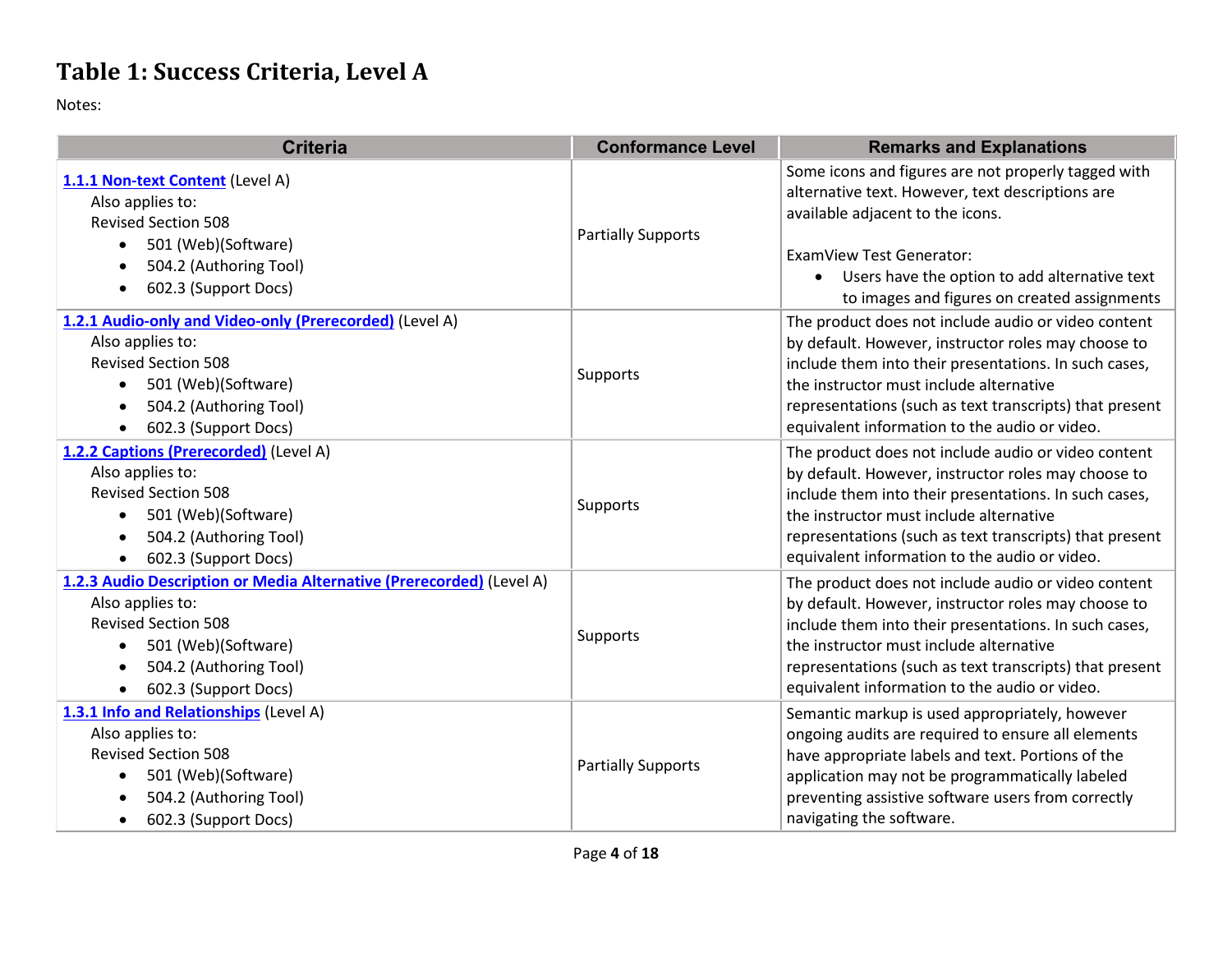| <b>Criteria</b>                                                                                                                                                                                | <b>Conformance Level</b>  | <b>Remarks and Explanations</b>                                                                                                                                                                            |
|------------------------------------------------------------------------------------------------------------------------------------------------------------------------------------------------|---------------------------|------------------------------------------------------------------------------------------------------------------------------------------------------------------------------------------------------------|
| 1.3.2 Meaningful Sequence (Level A)<br>Also applies to:<br><b>Revised Section 508</b><br>• 501 (Web)(Software)<br>504.2 (Authoring Tool)<br>$\bullet$<br>602.3 (Support Docs)                  | Supports                  | The reading and navigation order is logical and<br>intuitive, (moves left to right and top to bottom of the<br>page.)                                                                                      |
| 1.3.3 Sensory Characteristics (Level A)<br>Also applies to:<br><b>Revised Section 508</b><br>501 (Web)(Software)<br>504.2 (Authoring Tool)<br>$\bullet$<br>602.3 (Support Docs)                | Supports                  | Instructions for understanding and operating content<br>do not rely upon shape, size, or visual location or<br>sensory characteristics.                                                                    |
| 1.4.1 Use of Color (Level A)<br>Also applies to:<br><b>Revised Section 508</b><br>501 (Web)(Software)<br>$\bullet$<br>504.2 (Authoring Tool)<br>$\bullet$<br>602.3 (Support Docs)<br>$\bullet$ | Supports                  | Color is not used as the only visual means of conveying<br>information.                                                                                                                                    |
| 1.4.2 Audio Control (Level A)<br>Also applies to:<br><b>Revised Section 508</b><br>501 (Web)(Software)<br>$\bullet$<br>504.2 (Authoring Tool)<br>602.3 (Support Docs)                          | Supports                  | The Turning Technology product does not include<br>audio-only features that require hearing to be used.                                                                                                    |
| 2.1.1 Keyboard (Level A)<br>Also applies to:<br><b>Revised Section 508</b><br>501 (Web)(Software)<br>$\bullet$<br>504.2 (Authoring Tool)<br>602.3 (Support Docs)                               | <b>Partially Supports</b> | The ExamView Assessment Suite can be executed<br>through a keyboard only interface.<br>Exception:<br>Not all content is easily accessible without the<br>use of a screen reader (NVDA, JAWS,<br>Voiceover) |
| 2.1.2 No Keyboard Trap (Level A)<br>Also applies to:<br><b>Revised Section 508</b><br>501 (Web)(Software)                                                                                      | <b>Partially Supports</b> | Users can tab or use the escape key to move focus out<br>of components. There are areas within the<br>application(s) which the user cannot interact with                                                   |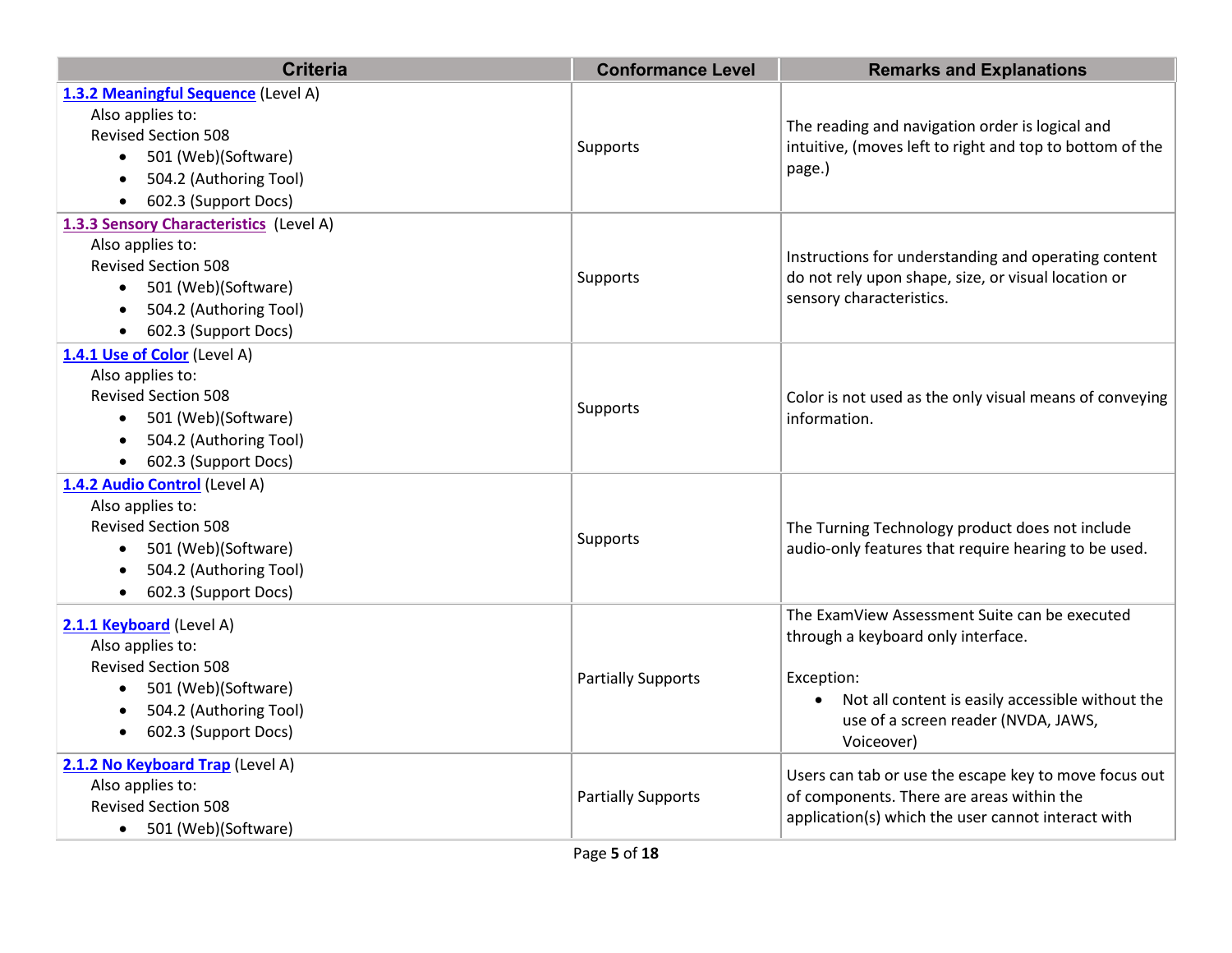| <b>Criteria</b>                                                    | <b>Conformance Level</b> | <b>Remarks and Explanations</b>                       |
|--------------------------------------------------------------------|--------------------------|-------------------------------------------------------|
| 504.2 (Authoring Tool)<br>٠                                        |                          | using a keyboard, but the user can always navigate to |
| 602.3 (Support Docs)<br>$\bullet$                                  |                          | another element.                                      |
| 2.2.1 Timing Adjustable (Level A)                                  |                          |                                                       |
| Also applies to:                                                   |                          | Timing settings are controlled by the administrator   |
| <b>Revised Section 508</b>                                         | Supports                 | (instructor) and can be adjusted or extended to meet  |
| 501 (Web)(Software)<br>$\bullet$                                   |                          | the specific needs of the population using the        |
| 504.2 (Authoring Tool)<br>$\bullet$                                |                          | application.                                          |
| 602.3 (Support Docs)<br>$\bullet$                                  |                          |                                                       |
| 2.2.2 Pause, Stop, Hide (Level A)                                  |                          |                                                       |
| Also applies to:                                                   |                          |                                                       |
|                                                                    |                          |                                                       |
| <b>Revised Section 508</b>                                         | Supports                 |                                                       |
| 501 (Web)(Software)<br>$\bullet$                                   |                          |                                                       |
| 504.2 (Authoring Tool)<br>$\bullet$                                |                          |                                                       |
| 602.3 (Support Docs)<br>$\bullet$                                  |                          |                                                       |
| 2.3.1 Three Flashes or Below Threshold (Level A)                   |                          |                                                       |
| Also applies to:                                                   |                          |                                                       |
| <b>Revised Section 508</b>                                         | Supports                 | No instances of multiple flashes were found on the    |
| 501 (Web)(Software)<br>$\bullet$                                   |                          | applications.                                         |
| 504.2 (Authoring Tool)<br>$\bullet$                                |                          |                                                       |
| 602.3 (Support Docs)<br>$\bullet$                                  |                          |                                                       |
| 2.4.1 Bypass Blocks (Level A)                                      |                          |                                                       |
| Also applies to:                                                   |                          |                                                       |
| <b>Revised Section 508</b>                                         | Supports                 |                                                       |
| 501 (Web)(Software) - Does not apply to non-web software<br>٠      |                          |                                                       |
| 504.2 (Authoring Tool)<br>$\bullet$                                |                          |                                                       |
| 602.3 (Support Docs) - Does not apply to non-web docs<br>$\bullet$ |                          |                                                       |
| 2.4.2 Page Titled (Level A)                                        |                          |                                                       |
| Also applies to:                                                   |                          | Application windows are titled appropriately.         |
| <b>Revised Section 508</b>                                         | Supports                 |                                                       |
| 501 (Web)(Software)<br>$\bullet$<br>504.2 (Authoring Tool)         |                          | Instructor users control their own content.           |
| 602.3 (Support Docs)<br>$\bullet$                                  |                          |                                                       |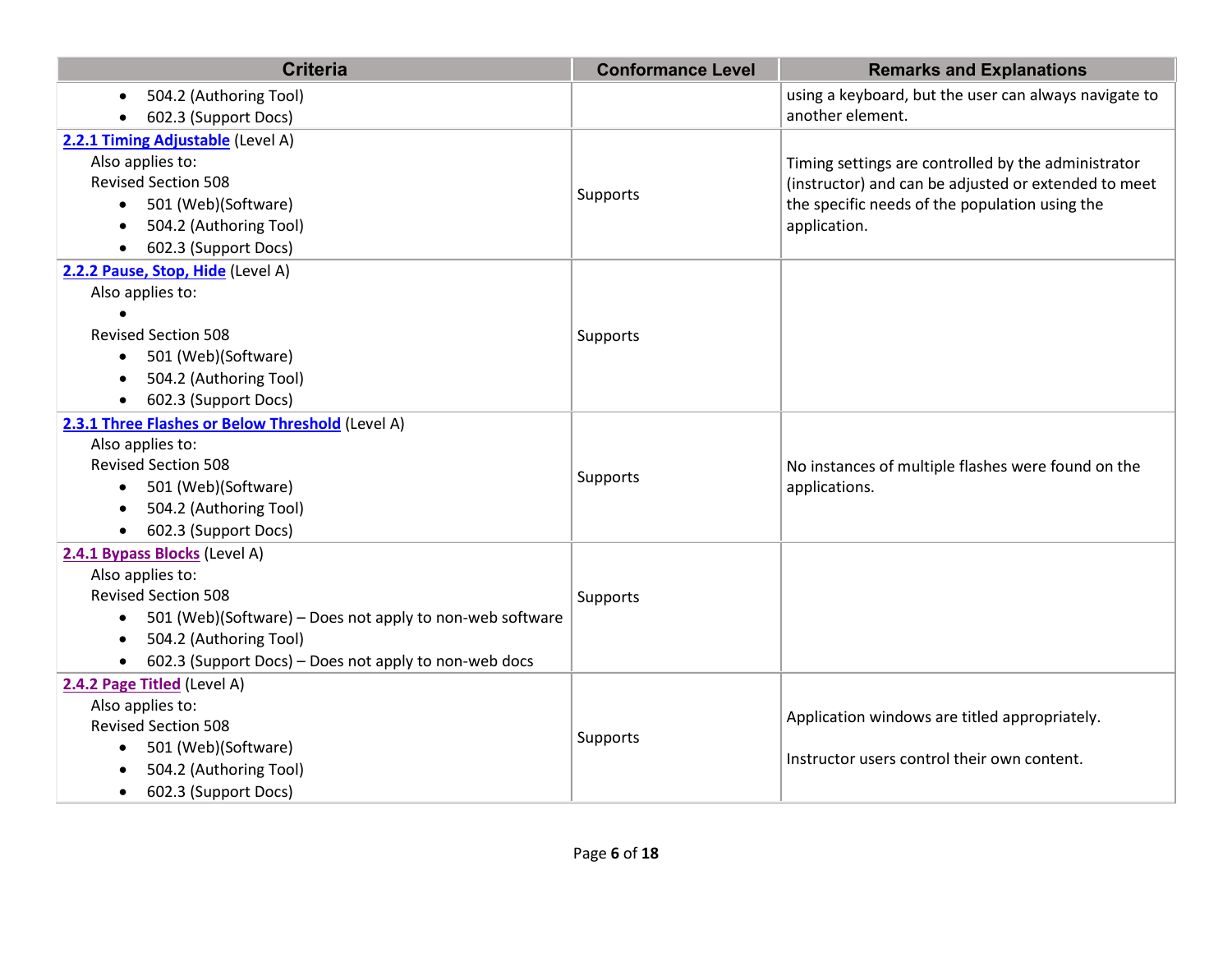| <b>Criteria</b>                                                                                                                                                                                    | <b>Conformance Level</b> | <b>Remarks and Explanations</b>                                                                                                                                                                                                                            |
|----------------------------------------------------------------------------------------------------------------------------------------------------------------------------------------------------|--------------------------|------------------------------------------------------------------------------------------------------------------------------------------------------------------------------------------------------------------------------------------------------------|
| 2.4.3 Focus Order (Level A)<br>Also applies to:<br><b>Revised Section 508</b><br>501 (Web)(Software)<br>$\bullet$<br>504.2 (Authoring Tool)<br>$\bullet$<br>602.3 (Support Docs)                   | Supports                 | The navigation order of links and focusable elements,<br>are logical and intuitive (move left to right, top to<br>bottom of the page.).<br>Instructor users control their own content.                                                                     |
| 2.4.4 Link Purpose (In Context) (Level A)<br>Also applies to:<br><b>Revised Section 508</b><br>501 (Web)(Software)<br>504.2 (Authoring Tool)<br>602.3 (Support Docs)                               | Supports                 | Links are unique and contextual.<br>Instructor users control their own content.                                                                                                                                                                            |
| 3.1.1 Language of Page (Level A)<br>Also applies to:<br><b>Revised Section 508</b><br>501 (Web)(Software)<br>$\bullet$<br>504.2 (Authoring Tool)<br>$\bullet$<br>602.3 (Support Docs)<br>$\bullet$ | Supports                 | The default language of the applications can be<br>programmatically determined.                                                                                                                                                                            |
| 3.2.1 On Focus (Level A)<br>Also applies to:<br><b>Revised Section 508</b><br>501 (Web)(Software)<br>$\bullet$<br>504.2 (Authoring Tool)<br>602.3 (Support Docs)                                   | Supports                 | When any user interface component receives focus, it<br>does not initiate a change of context.                                                                                                                                                             |
| 3.2.2 On Input (Level A)<br>Also applies to:<br><b>Revised Section 508</b><br>501 (Web)(Software)<br>$\bullet$<br>504.2 (Authoring Tool)<br>602.3 (Support Docs)                                   | Supports                 | Changing the settings of a component in any of the<br>ExamView applications does not initiate a change of<br>context.<br>Submission buttons are used to initiate a change of<br>context, or description is provided to the user before<br>action is taken. |
| <b>3.3.1 Error Identification (Level A)</b><br>Also applies to:<br><b>Revised Section 508</b><br>501 (Web)(Software)<br>$\bullet$                                                                  | Supports                 | The user is notified of all errors detected when using<br>the application. Additionally, the product relays error<br>information to Assistive Technologies using ARIA.                                                                                     |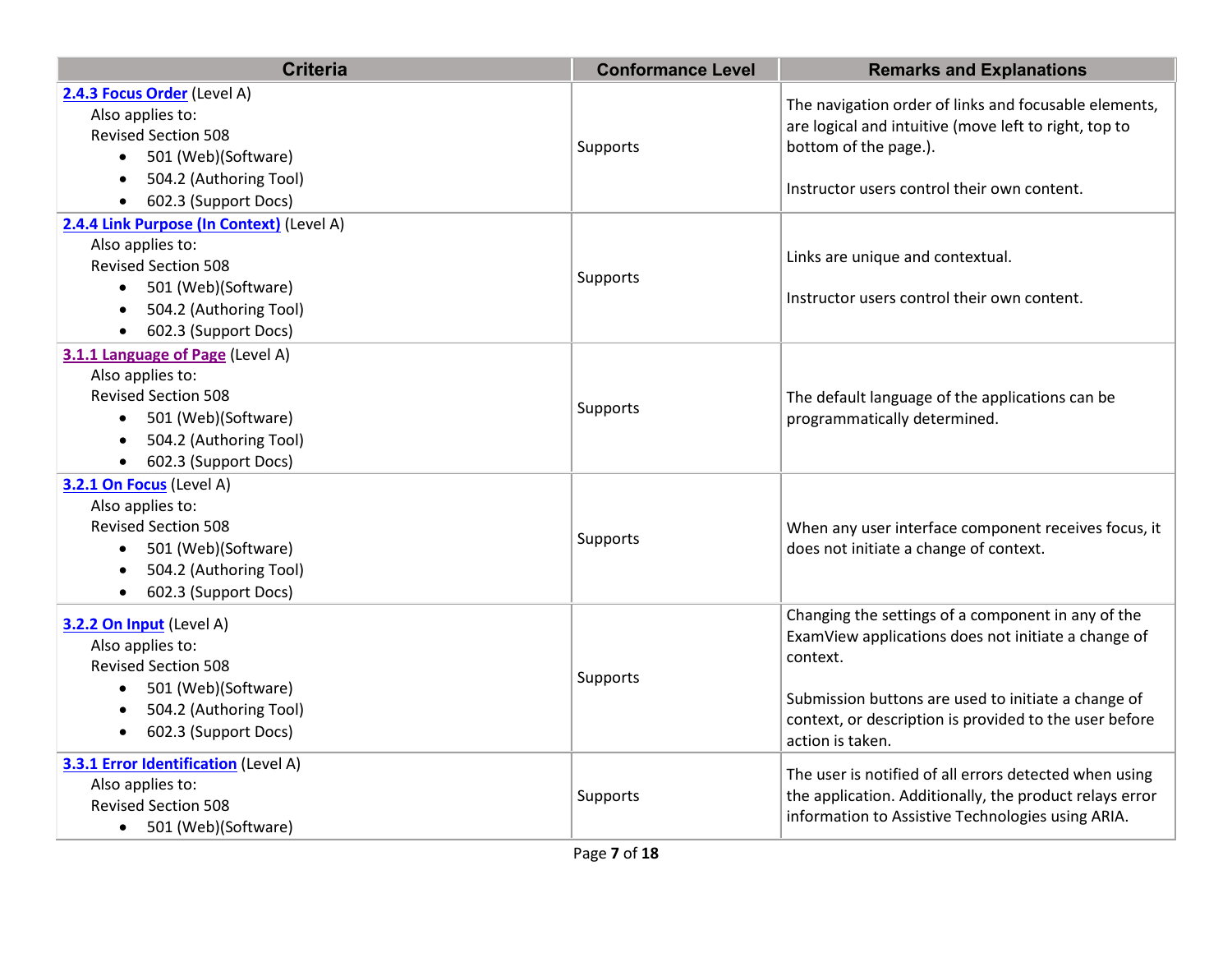| <b>Criteria</b>                                                                                                                                                                                                 | <b>Conformance Level</b>  | <b>Remarks and Explanations</b>                                                                                                                                                                                                                                                                |
|-----------------------------------------------------------------------------------------------------------------------------------------------------------------------------------------------------------------|---------------------------|------------------------------------------------------------------------------------------------------------------------------------------------------------------------------------------------------------------------------------------------------------------------------------------------|
| 504.2 (Authoring Tool)<br>$\bullet$                                                                                                                                                                             |                           |                                                                                                                                                                                                                                                                                                |
| 602.3 (Support Docs)                                                                                                                                                                                            |                           |                                                                                                                                                                                                                                                                                                |
| <b>3.3.2 Labels or Instructions (Level A)</b><br>Also applies to:<br><b>Revised Section 508</b><br>501 (Web)(Software)<br>$\bullet$<br>504.2 (Authoring Tool)<br>$\bullet$<br>602.3 (Support Docs)<br>$\bullet$ | Does Not Support          | Input fields and select menus have visible labels,<br>however some labels and instruction relationships are<br>not programmatically described to most screen reader<br>assistive technologies.<br>Lan tests taken via ExamView Test Player are not fully<br>supported by Assistive Technology. |
| 4.1.1 Parsing (Level A)<br>Also applies to:<br><b>Revised Section 508</b><br>501 (Web)(Software)<br>$\bullet$<br>504.2 (Authoring Tool)<br>$\bullet$<br>602.3 (Support Docs)                                    | <b>Supports</b>           | Authoring users control their own content.                                                                                                                                                                                                                                                     |
| 4.1.2 Name, Role, Value (Level A)<br>Also applies to:<br><b>Revised Section 508</b><br>501 (Web)(Software)<br>$\bullet$<br>504.2 (Authoring Tool)<br>602.3 (Support Docs)<br>$\bullet$                          | <b>Partially Supports</b> | The state of most user interface components within<br>the ExamView Assessment Suite can be<br>programmatically determined through Assistive<br>Technology.                                                                                                                                     |

# **Table 2: Success Criteria, Level AA**

| <b>Criteria</b>                                  | <b>Conformance Level</b> | <b>Remarks and Explanations</b>                              |
|--------------------------------------------------|--------------------------|--------------------------------------------------------------|
| 1.2.4 Captions (Live) (Level AA)                 |                          |                                                              |
| Also applies to:<br><b>Revised Section 508</b>   |                          | Time-based media are not included within the<br>application. |
| 501 (Web)(Software)                              | Supports                 |                                                              |
| 504.2 (Authoring Tool)                           |                          | Authoring user control the content they produce.             |
| 602.3 (Support Docs)<br>$\bullet$                |                          |                                                              |
| 1.2.5 Audio Description (Prerecorded) (Level AA) | Not Applicable           | Authoring users control their own content.                   |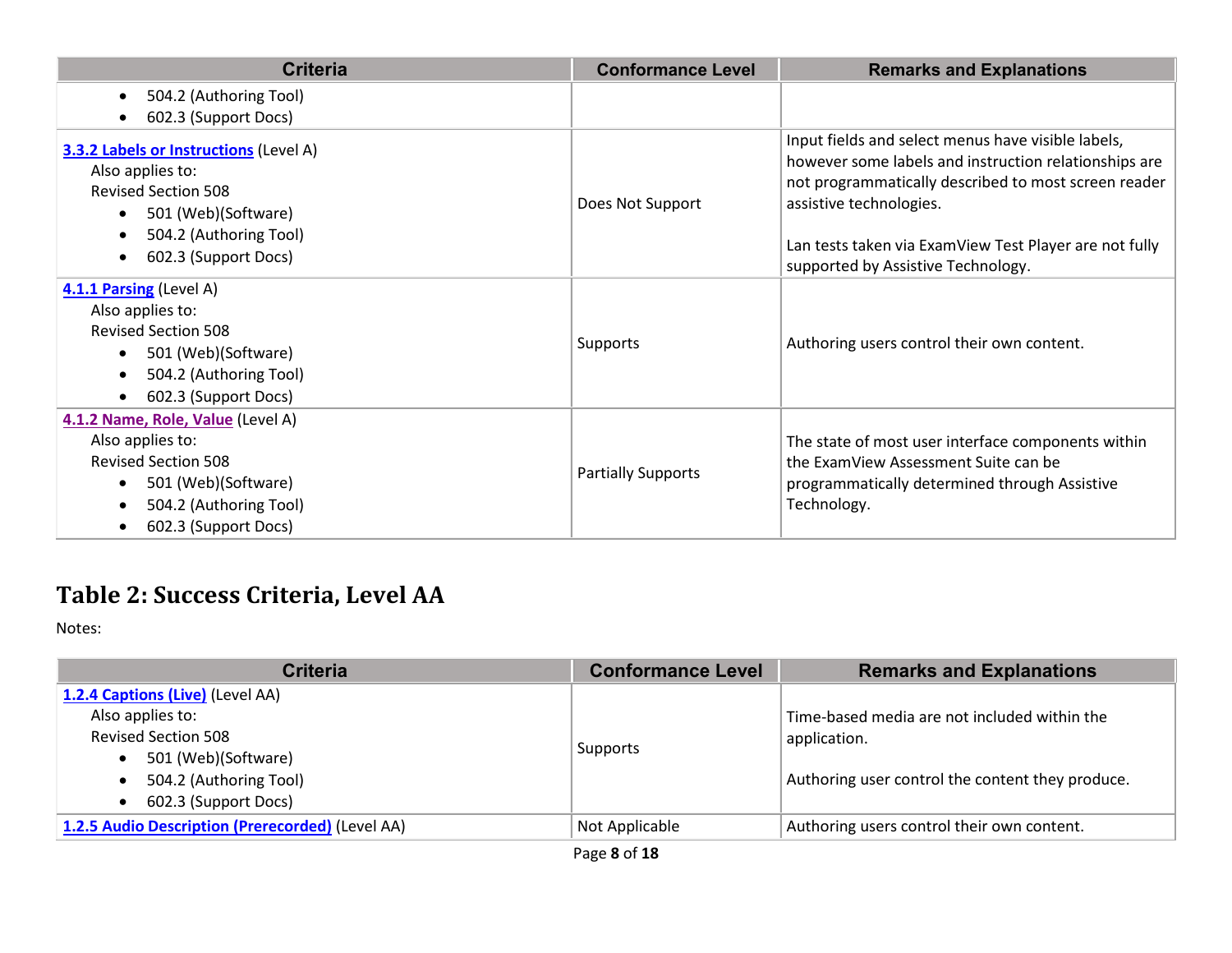| <b>Criteria</b>                                                                                                                                                                                                                                                | <b>Conformance Level</b>  | <b>Remarks and Explanations</b>                                                                                                                                                                                                                                                  |
|----------------------------------------------------------------------------------------------------------------------------------------------------------------------------------------------------------------------------------------------------------------|---------------------------|----------------------------------------------------------------------------------------------------------------------------------------------------------------------------------------------------------------------------------------------------------------------------------|
| Also applies to:<br><b>Revised Section 508</b><br>501 (Web)(Software)<br>$\bullet$<br>504.2 (Authoring Tool)<br>$\bullet$<br>602.3 (Support Docs)<br>$\bullet$                                                                                                 |                           |                                                                                                                                                                                                                                                                                  |
| 1.4.3 Contrast (Minimum) (Level AA)<br>Also applies to:<br><b>Revised Section 508</b><br>501 (Web)(Software)<br>$\bullet$<br>504.2 (Authoring Tool)<br>$\bullet$<br>602.3 (Support Docs)<br>$\bullet$                                                          | <b>Partially Supports</b> | The visual presentation of text in the Examview<br>applications provide sufficient color contrast with the<br>foreground.<br>Exception:<br>Highlighted content in ExamView Test<br>Generator (can be removed)<br>Authoring users control the color contrast of their<br>content. |
| 1.4.4 Resize text (Level AA)<br>Also applies to:<br><b>Revised Section 508</b><br>501 (Web)(Software)<br>$\bullet$<br>504.2 (Authoring Tool)<br>$\bullet$<br>602.3 (Support Docs)<br>$\bullet$                                                                 | Supports                  | Text can be resized within the preferences menu or<br>through the user's operating system without loss of<br>content or functionality.                                                                                                                                           |
| 1.4.5 Images of Text (Level AA)<br>Also applies to:<br><b>Revised Section 508</b><br>501 (Web)(Software)<br>$\bullet$<br>504.2 (Authoring Tool)<br>602.3 (Support Docs)<br>$\bullet$                                                                           | <b>Supports</b>           | Text images are not used or have an alternative<br>description that can be programmatically conveyed by<br>assistive technology.<br>Authoring users control their own content. Options to<br>add alternative text to images are available in<br>ExamView Test Generator.         |
| 2.4.5 Multiple Ways (Level AA)<br>Also applies to:<br><b>Revised Section 508</b><br>501 (Web)(Software) - Does not apply to non-web software<br>$\bullet$<br>504.2 (Authoring Tool)<br>٠<br>602.3 (Support Docs) - Does not apply to non-web docs<br>$\bullet$ | <b>Supports</b>           | Navigation links and search functions are incorporated<br>into the ExamView applications.                                                                                                                                                                                        |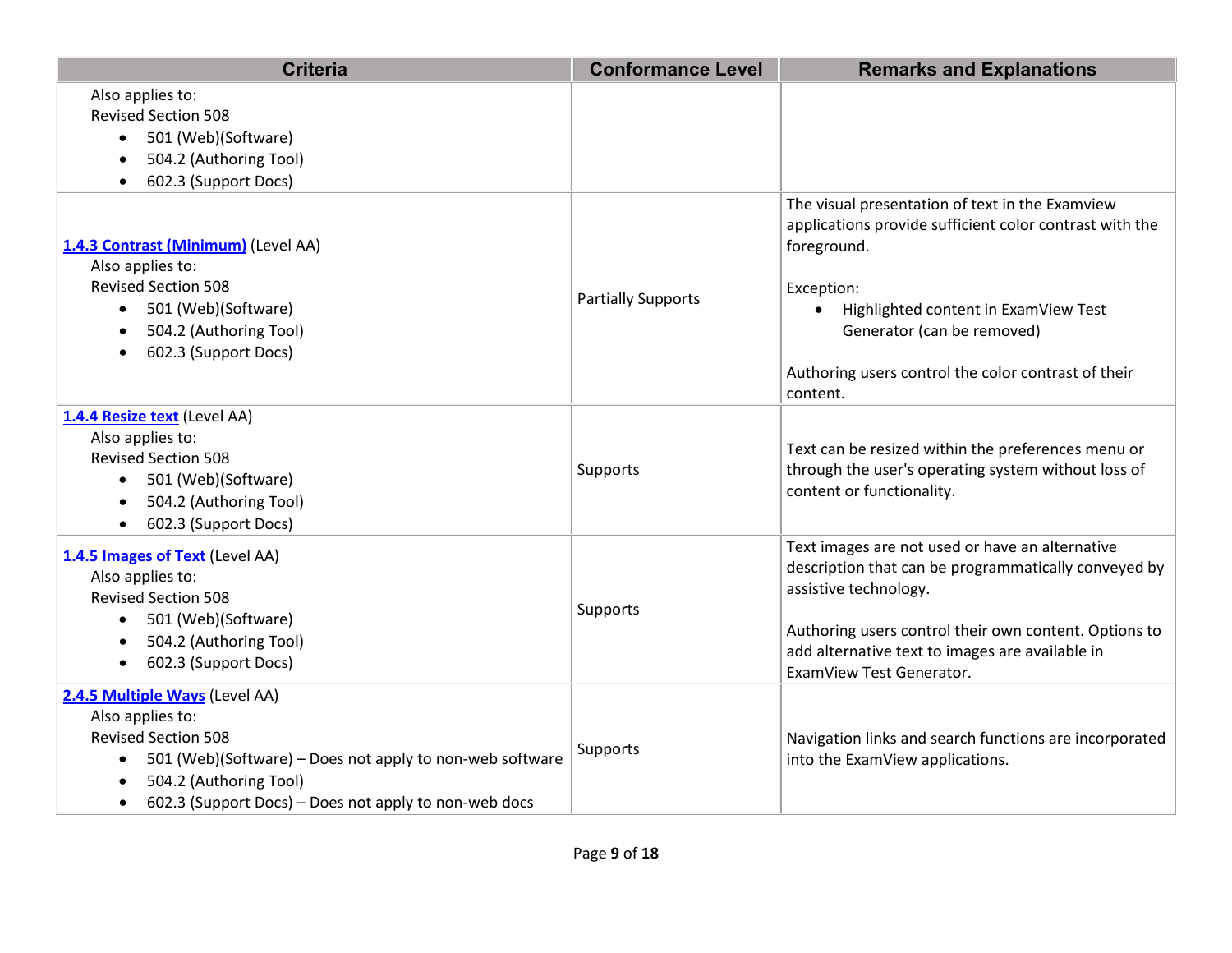| <b>Criteria</b>                                                                                                                                                                                                                                                                       | <b>Conformance Level</b>  | <b>Remarks and Explanations</b>                                                                                                                                                                                                                            |
|---------------------------------------------------------------------------------------------------------------------------------------------------------------------------------------------------------------------------------------------------------------------------------------|---------------------------|------------------------------------------------------------------------------------------------------------------------------------------------------------------------------------------------------------------------------------------------------------|
| 2.4.6 Headings and Labels (Level AA)<br>Also applies to:<br><b>Revised Section 508</b><br>501 (Web)(Software)<br>504.2 (Authoring Tool)<br>$\bullet$<br>602.3 (Support Docs)                                                                                                          | <b>Partially Supports</b> | Appropriate headings and labels are used in most of<br>the application(s), however additional descriptions<br>should be included to provide further support for<br>users using assistive technology.<br>Authoring users control their own content.         |
| 2.4.7 Focus Visible (Level AA)<br>Also applies to:<br><b>Revised Section 508</b><br>501 (Web)(Software)<br>504.2 (Authoring Tool)<br>602.3 (Support Docs)                                                                                                                             | <b>Partially Supports</b> | A visible indicator in the form of a focus ring or style<br>effect is present when the focus is given to a focusable<br>element.<br>The focus indicator disappears in some menus of the<br>ExamView Test Manager application.                              |
| 3.1.2 Language of Parts (Level AA)<br>Also applies to:<br><b>Revised Section 508</b><br>501 (Web)(Software)<br>$\bullet$<br>504.2 (Authoring Tool)<br>$\bullet$<br>602.3 (Support Docs)                                                                                               | Does Not Support          | The default language of the applications can be<br>programmatically determined. However, there is<br>currently no mechanism to specific different languages<br>for subsets of the user interface or content.<br>Authoring users control their own content. |
| <b>3.2.3 Consistent Navigation (Level AA)</b><br>Also applies to:<br><b>Revised Section 508</b><br>501 (Web)(Software) – Does not apply to non-web software<br>$\bullet$<br>504.2 (Authoring Tool)<br>$\bullet$<br>602.3 (Support Docs) - Does not apply to non-web docs<br>$\bullet$ | Supports                  | Navigation models are consistent through the<br>applications.                                                                                                                                                                                              |
| <b>3.2.4 Consistent Identification (Level AA)</b><br>Also applies to:<br><b>Revised Section 508</b><br>501 (Web)(Software) - Does not apply to non-web software<br>504.2 (Authoring Tool)<br>$\bullet$<br>602.3 (Support Docs) - Does not apply to non-web docs                       | Supports                  | Components with the same functionality are labeled<br>and identified consistently throughout the application.                                                                                                                                              |
| 3.3.3 Error Suggestion (Level AA)<br>Also applies to:<br><b>Revised Section 508</b><br>501 (Web)(Software)<br>$\bullet$                                                                                                                                                               | Supports                  | The user is notified of all errors detected when using<br>the application. Additionally, the product relays error<br>information to Assistive Technologies using ARIA.                                                                                     |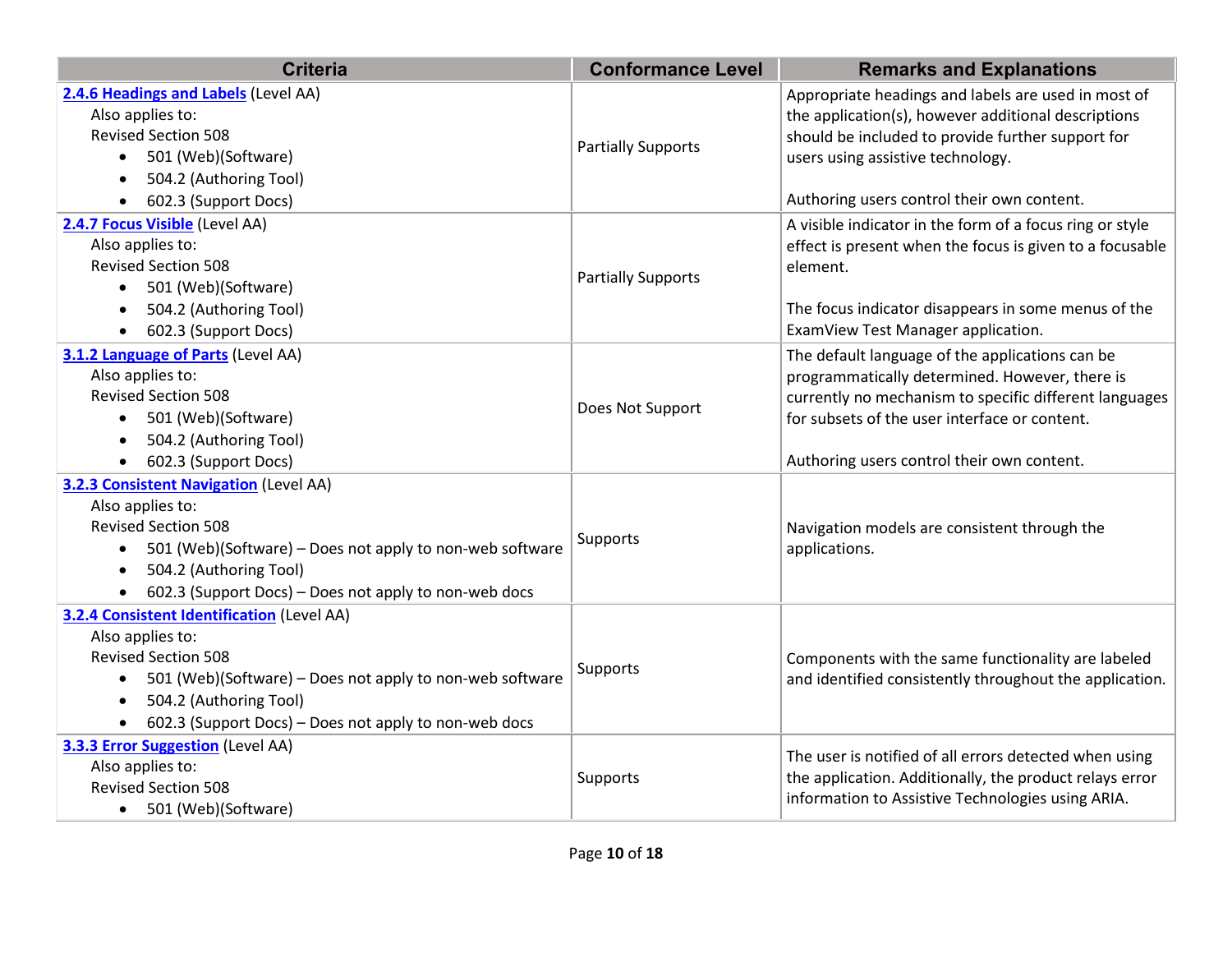| <b>Criteria</b>                                            | <b>Conformance Level</b> | <b>Remarks and Explanations</b> |
|------------------------------------------------------------|--------------------------|---------------------------------|
| 504.2 (Authoring Tool)<br>$\bullet$                        |                          |                                 |
| 602.3 (Support Docs)<br>$\bullet$                          |                          |                                 |
| 3.3.4 Error Prevention (Legal, Financial, Data) (Level AA) |                          |                                 |
| Also applies to:                                           |                          |                                 |
| <b>Revised Section 508</b>                                 | Not Applicable           |                                 |
| 501 (Web)(Software)<br>$\bullet$                           |                          |                                 |
| 504.2 (Authoring Tool)<br>$\bullet$                        |                          |                                 |
| 602.3 (Support Docs)<br>$\bullet$                          |                          |                                 |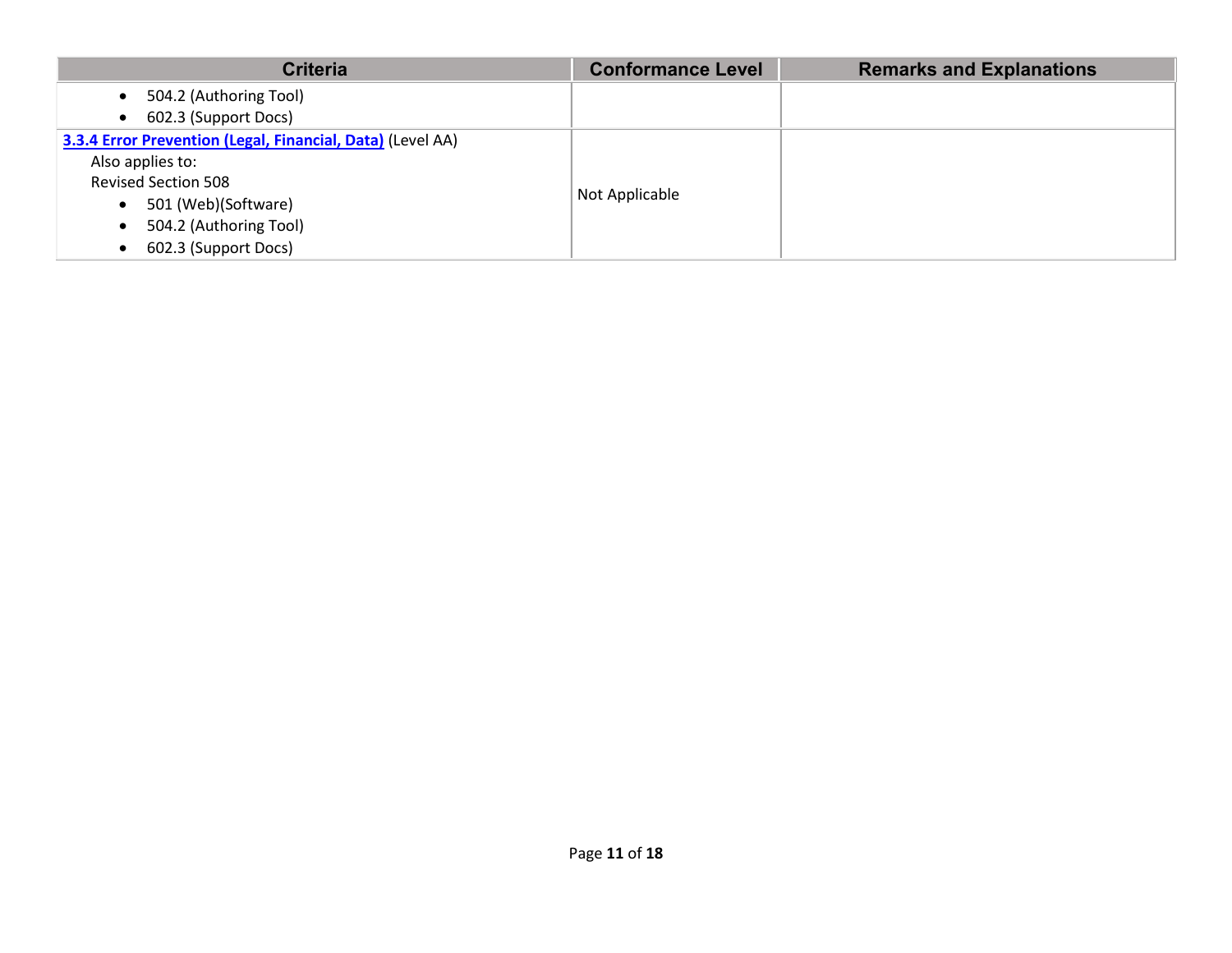## **Revised Section 508 Report**

Notes:

## **Chapter 3: [Functional Performance Criteria](https://www.access-board.gov/guidelines-and-standards/communications-and-it/about-the-ict-refresh/final-rule/text-of-the-standards-and-guidelines#302-functional-performance-criteria) (FPC)**

| <b>Criteria</b>                   | <b>Conformance Level</b>  | <b>Remarks and Explanations</b>                                                                                                                                                                                                                       |
|-----------------------------------|---------------------------|-------------------------------------------------------------------------------------------------------------------------------------------------------------------------------------------------------------------------------------------------------|
| 302.1 Without Vision              | <b>Partially Supports</b> | Most of the elements on in the<br>ExamView Assessment Suite is accessible<br>with compatible assistive technologies.<br>Exception: Some components within<br>ExamView Test Generator may not be<br>accessible for users who are visually<br>impaired. |
| 302.2 With Limited Vision         | <b>Partially Supports</b> | Supports when combined with<br>Compatible Assistive Technology.<br>Product functionalities perform well at<br>200% zoom level without loss of content.<br>Majority of text content adhere to color<br>contrast requirements.                          |
| 302.3 Without Perception of Color | Supports                  | Color alone is not used to convey<br>information.                                                                                                                                                                                                     |
| 302.4 Without Hearing             | Not Applicable            | The Turning Technology product does<br>not include audio-only features that<br>require hearing to be used.                                                                                                                                            |
| 302.5 With Limited Hearing        | Not Applicable            | The Turning Technology product does<br>not include audio-only features that<br>require hearing to be used.                                                                                                                                            |
| 302.6 Without Speech              | Not Applicable            | The Turning Technology product does<br>not require speech input.                                                                                                                                                                                      |
| 302.7 With Limited Manipulation   | Supports                  | ExamView Assessment Suite supports<br>standard input mechanisms such as user-                                                                                                                                                                         |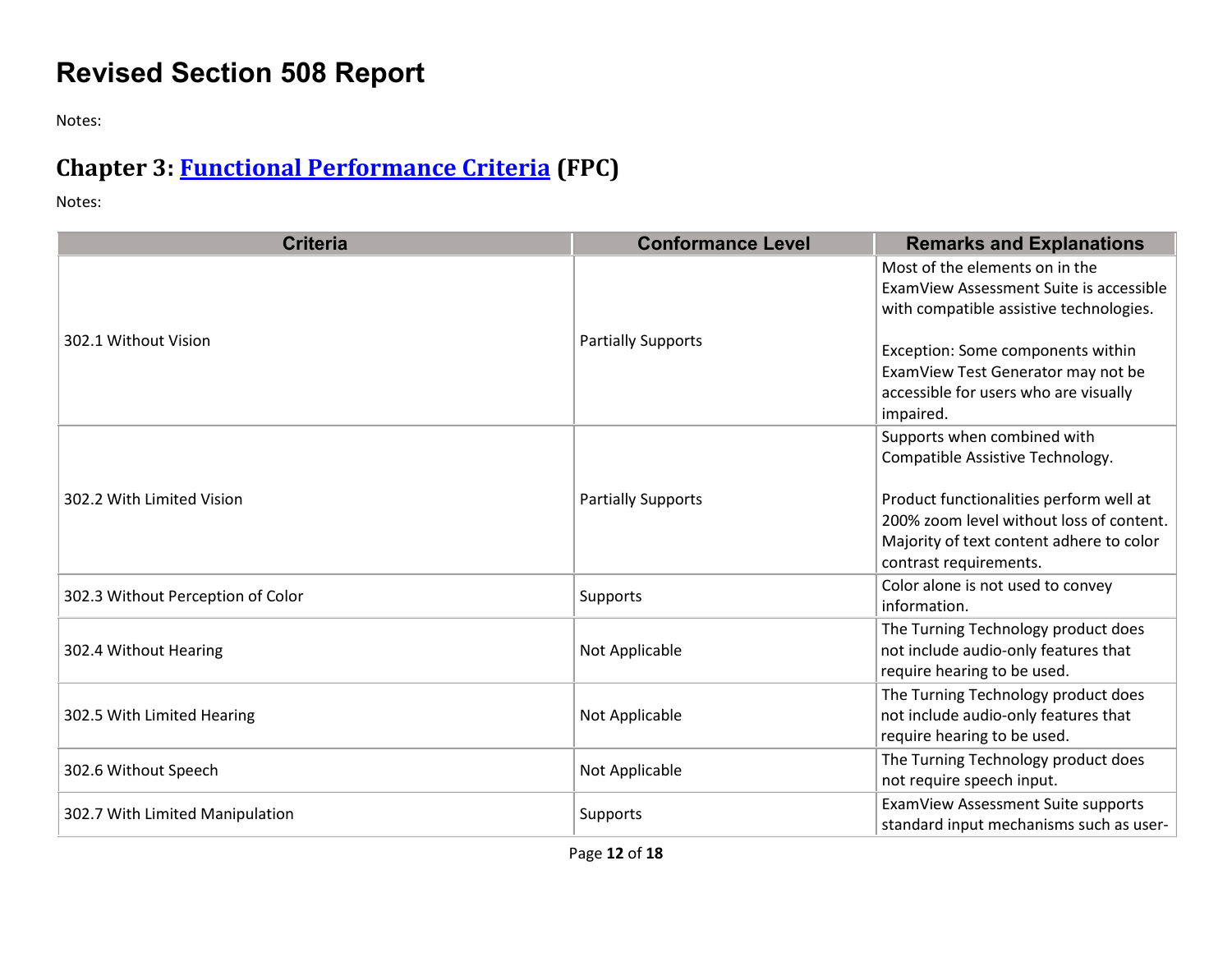| <b>Criteria</b>                                                | <b>Conformance Level</b> | <b>Remarks and Explanations</b>                                                                                                          |
|----------------------------------------------------------------|--------------------------|------------------------------------------------------------------------------------------------------------------------------------------|
|                                                                |                          | provided keyboards and pointing<br>devices. This product does not require<br>fine motor controls nor simultaneous<br>actions to operate. |
| 302.8 With Limited Reach and Strength                          | Not Applicable           |                                                                                                                                          |
| 302.9 With Limited Language, Cognitive, and Learning Abilities | Supports                 |                                                                                                                                          |

#### **Chapter 4: [Hardware](https://www.access-board.gov/guidelines-and-standards/communications-and-it/about-the-ict-refresh/final-rule/text-of-the-standards-and-guidelines#401-general)**

Notes: This application is not a hardware related product.

| <b>Criteria</b>                                                   | <b>Conformance Level</b>            | <b>Remarks and Explanations</b>     |
|-------------------------------------------------------------------|-------------------------------------|-------------------------------------|
| <b>402 Closed Functionality</b>                                   | Heading cell - no response required | Heading cell - no response required |
| 402.1 General                                                     | Heading cell - no response required | Heading cell - no response required |
| 402.2 Speech-Output Enabled                                       | Heading cell - no response required | Heading cell - no response required |
| 402.2.1 Information Displayed On-Screen                           | Not Applicable                      |                                     |
| 402.2.2 Transactional Outputs                                     | Not Applicable                      |                                     |
| 402.2.3 Speech Delivery Type and Coordination                     | Not Applicable                      |                                     |
| 402.2.4 User Control                                              | Not Applicable                      |                                     |
| 402.2.5 Braille Instructions                                      | Not Applicable                      |                                     |
| 402.3 Volume                                                      | Heading cell - no response required | Heading cell - no response required |
| 402.3.1 Private Listening                                         | Not Applicable                      |                                     |
| 402.3.2 Non-private Listening                                     | Not Applicable                      |                                     |
| 402.4 Characters on Display Screens                               | Not Applicable                      |                                     |
| 402.5 Characters on Variable Message Signs                        | Not Applicable                      |                                     |
| <b>403 Biometrics</b>                                             | Heading cell - no response required | Heading cell - no response required |
| 403.1 General                                                     | Not Applicable                      |                                     |
| <b>404 Preservation of Information Provided for Accessibility</b> | Heading cell - no response required | Heading cell - no response required |
| 404.1 General                                                     | Not Applicable                      |                                     |
| <b>405 Privacy</b>                                                | Heading cell - no response required | Heading cell - no response required |
| 405.1 General                                                     | Not Applicable                      |                                     |
| <b>406 Standard Connections</b>                                   | Heading cell - no response required | Heading cell - no response required |
| 406.1 General                                                     | Not Applicable                      |                                     |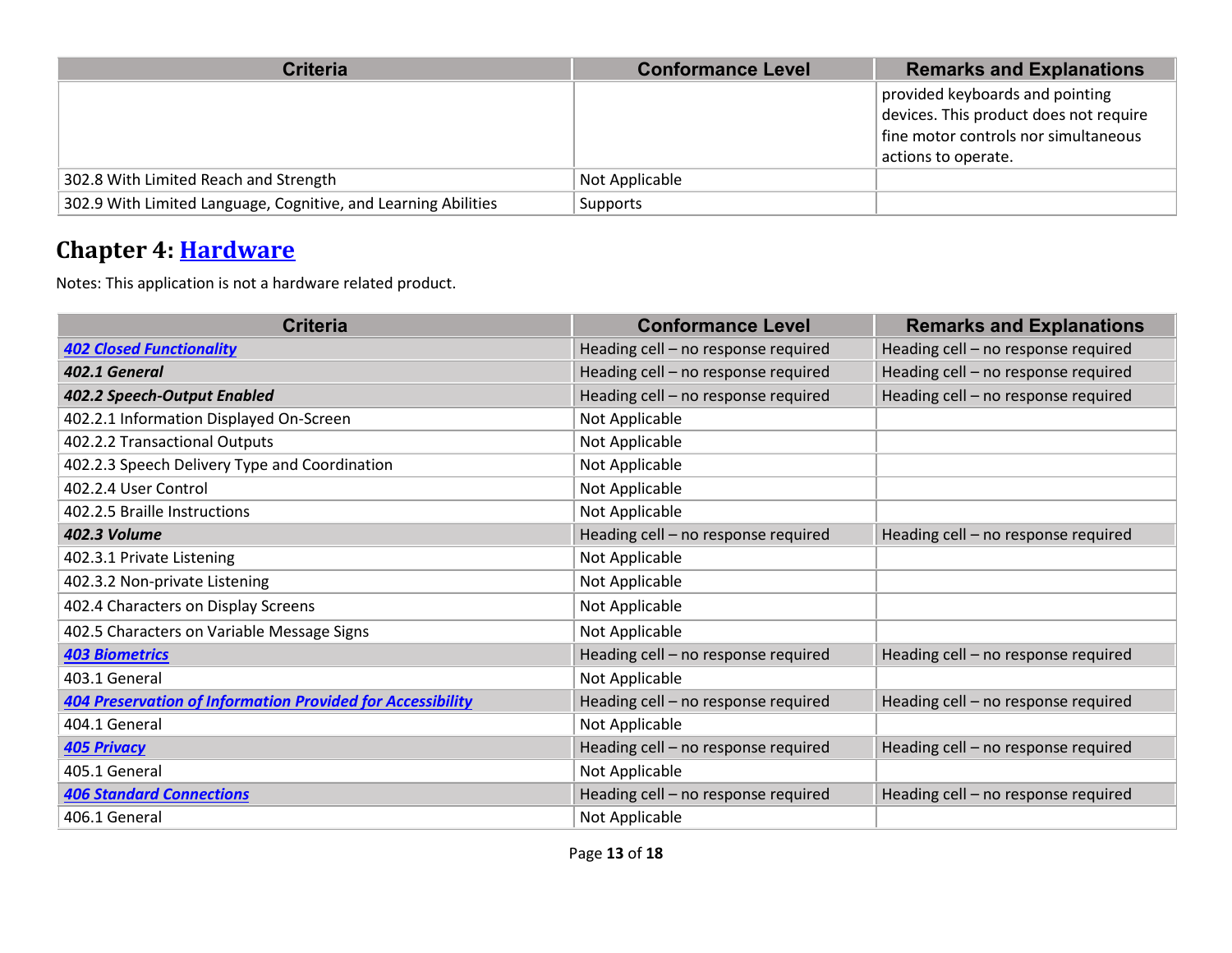| <b>Criteria</b>                                                           | <b>Conformance Level</b>            | <b>Remarks and Explanations</b>     |
|---------------------------------------------------------------------------|-------------------------------------|-------------------------------------|
| <b>407 Operable Parts</b>                                                 | Heading cell - no response required | Heading cell - no response required |
| 407.2 Contrast                                                            | Not Applicable                      |                                     |
| 407.3 Input Controls                                                      | Heading cell - no response required | Heading cell - no response required |
| 407.3.1 Tactilely Discernible                                             | Not Applicable                      |                                     |
| 407.3.2 Alphabetic Keys                                                   | Not Applicable                      |                                     |
| 407.3.3 Numeric Keys                                                      | Not Applicable                      |                                     |
| 407.4 Key Repeat                                                          | Not Applicable                      |                                     |
| 407.5 Timed Response                                                      | Not Applicable                      |                                     |
| 407.6 Operation                                                           | Not Applicable                      |                                     |
| 407.7 Tickets, Fare Cards, and Keycards                                   | Not Applicable                      |                                     |
| 407.8 Reach Height and Depth                                              | Heading cell - no response required | Heading cell - no response required |
| 407.8.1 Vertical Reference Plane                                          | Not Applicable                      |                                     |
| 407.8.1.1 Vertical Plane for Side Reach                                   | Not Applicable                      |                                     |
| 407.8.1.2 Vertical Plane for Forward Reach                                | Not Applicable                      |                                     |
| 407.8.2 Side Reach                                                        | Not Applicable                      |                                     |
| 407.8.2.1 Unobstructed Side Reach                                         | Not Applicable                      |                                     |
| 407.8.2.2 Obstructed Side Reach                                           | Not Applicable                      |                                     |
| 407.8.3 Forward Reach                                                     | Not Applicable                      |                                     |
| 407.8.3.1 Unobstructed Forward Reach                                      | Not Applicable                      |                                     |
| 407.8.3.2 Obstructed Forward Reach                                        | Not Applicable                      |                                     |
| 407.8.3.2.1 Operable Part Height for ICT with Obstructed Forward<br>Reach | Not Applicable                      |                                     |
| 407.8.3.2.2 Knee and Toe Space under ICT with Obstructed Forward<br>Reach | Not Applicable                      |                                     |
| <b>408 Display Screens</b>                                                | Heading cell - no response required | Heading cell - no response required |
| 408.2 Visibility                                                          | Not Applicable                      |                                     |
| 408.3 Flashing                                                            | Not Applicable                      |                                     |
| <b>409 Status Indicators</b>                                              | Heading cell - no response required | Heading cell - no response required |
| 409.1 General                                                             | Not Applicable                      |                                     |
| <b>410 Color Coding</b>                                                   | Heading cell - no response required | Heading cell - no response required |
| 410.1 General                                                             | Not Applicable                      |                                     |
| <b>411 Audible Signals</b>                                                | Heading cell - no response required | Heading cell - no response required |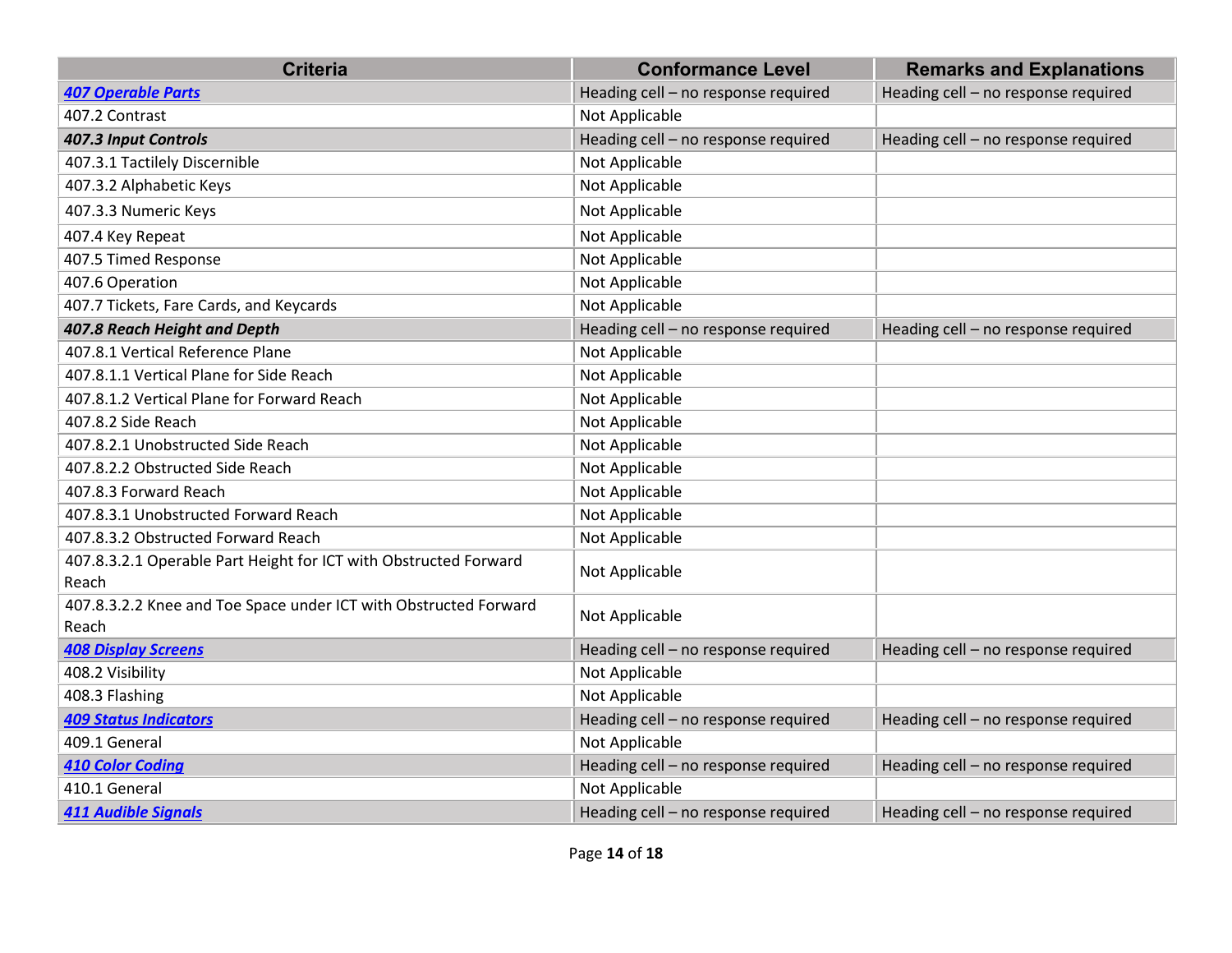| <b>Criteria</b>                                              | <b>Conformance Level</b>            | <b>Remarks and Explanations</b>     |
|--------------------------------------------------------------|-------------------------------------|-------------------------------------|
| 411.1 General                                                | Not Applicable                      |                                     |
| <b>412 ICT with Two-Way Voice Communication</b>              | Heading cell - no response required | Heading cell - no response required |
| 412.2 Volume Gain                                            | Heading cell - no response required | Heading cell - no response required |
| 412.2.1 Volume Gain for Wireline Telephones                  | Not Applicable                      |                                     |
| 412.2.2 Volume Gain for Non-Wireline ICT                     | Not Applicable                      |                                     |
| 412.3 Interference Reduction and Magnetic Coupling           | Heading cell - no response required | Heading cell - no response required |
| 412.3.1 Wireless Handsets                                    | Not Applicable                      |                                     |
| 412.3.2 Wireline Handsets                                    | Not Applicable                      |                                     |
| 412.4 Digital Encoding of Speech                             | Not Applicable                      |                                     |
| 412.5 Real-Time Text Functionality                           | Not Applicable                      |                                     |
| 412.6 Caller ID                                              | Not Applicable                      |                                     |
| 412.7 Video Communication                                    | Not Applicable                      |                                     |
| 412.8 Legacy TTY Support                                     | Heading cell - no response required | Heading cell - no response required |
| 412.8.1 TTY Connectability                                   | Not Applicable                      |                                     |
| 412.8.2 Voice and Hearing Carry Over                         | Not Applicable                      |                                     |
| 412.8.3 Signal Compatibility                                 | Not Applicable                      |                                     |
| 412.8.4 Voice Mail and Other Messaging Systems               | Not Applicable                      |                                     |
| <b>413 Closed Caption Processing Technologies</b>            | Heading cell - no response required | Heading cell - no response required |
| 413.1.1 Decoding and Display of Closed Captions              | Not Applicable                      |                                     |
| 413.1.2 Pass-Through of Closed Caption Data                  | Not Applicable                      |                                     |
| <b>414 Audio Description Processing Technologies</b>         | Heading cell - no response required | Heading cell - no response required |
| 414.1.1 Digital Television Tuners                            | Not Applicable                      |                                     |
| 414.1.2 Other ICT                                            | Not Applicable                      |                                     |
| <b>415 User Controls for Captions and Audio Descriptions</b> | Heading cell - no response required | Heading cell - no response required |
| 415.1.1 Caption Controls                                     | Not Applicable                      |                                     |
| 415.1.2 Audio Description Controls                           | Not Applicable                      |                                     |

#### **Chapter 5: [Software](https://www.access-board.gov/guidelines-and-standards/communications-and-it/about-the-ict-refresh/final-rule/text-of-the-standards-and-guidelines#501-general)**

Notes: This product is not considered platform software as defined by Section 508.

| Criteria                                           | <b>Conformance Level</b> | <b>Remarks and Explanations</b>     |
|----------------------------------------------------|--------------------------|-------------------------------------|
| $\vert$ 501.1 Scope – Incorporation of WCAG 2.0 AA | See WCAG 2.0 section     | See information in WCAG 2.0 section |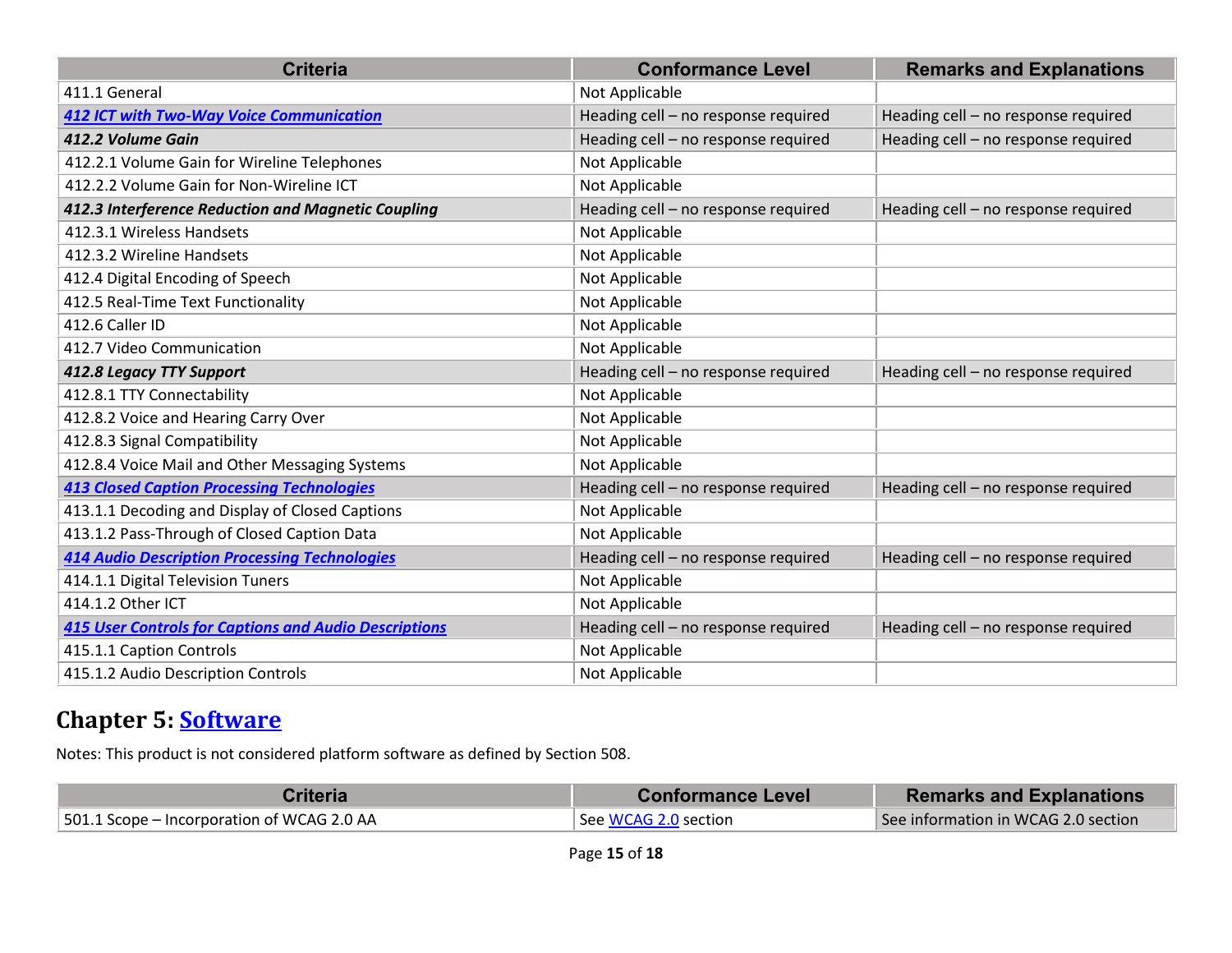| <b>Criteria</b>                                       | <b>Conformance Level</b>            | <b>Remarks and Explanations</b>                                                                                                                                                                                                          |
|-------------------------------------------------------|-------------------------------------|------------------------------------------------------------------------------------------------------------------------------------------------------------------------------------------------------------------------------------------|
| <b>502 Interoperability with Assistive Technology</b> | Heading cell - no response required | Heading cell - no response required                                                                                                                                                                                                      |
| 502.2.1 User Control of Accessibility Features        | <b>Supports</b>                     | Accessibility features native to the<br>desktop operating system can be used<br>with the ExamView desktop applications.                                                                                                                  |
| 502.2.2 No Disruption of Accessibility Features       | Supports                            | ExamView applications do not conflict<br>with native accessibility features.                                                                                                                                                             |
| 502.3 Accessibility Services                          | Heading cell - no response required | Heading cell - no response required                                                                                                                                                                                                      |
| 502.3.1 Object Information                            | Not Applicable                      |                                                                                                                                                                                                                                          |
| 502.3.2 Modification of Object Information            | Not Applicable                      |                                                                                                                                                                                                                                          |
| 502.3.3 Row, Column, and Headers                      | Not Applicable                      |                                                                                                                                                                                                                                          |
| 502.3.4 Values                                        | Not Applicable                      |                                                                                                                                                                                                                                          |
| 502.3.5 Modification of Values                        | Not Applicable                      |                                                                                                                                                                                                                                          |
| 502.3.6 Label Relationships                           | Not Applicable                      |                                                                                                                                                                                                                                          |
| 502.3.7 Hierarchical Relationships                    | Not Applicable                      |                                                                                                                                                                                                                                          |
| 502.3.8 Text                                          | Not Applicable                      |                                                                                                                                                                                                                                          |
| 502.3.9 Modification of Text                          | Not Applicable                      |                                                                                                                                                                                                                                          |
| 502.3.10 List of Actions                              | Not Applicable                      |                                                                                                                                                                                                                                          |
| 502.3.11 Actions on Objects                           | Not Applicable                      |                                                                                                                                                                                                                                          |
| 502.3.12 Focus Cursor                                 | Not Applicable                      |                                                                                                                                                                                                                                          |
| 502.3.13 Modification of Focus Cursor                 | Not Applicable                      |                                                                                                                                                                                                                                          |
| 502.3.14 Event Notification                           | Not Applicable                      |                                                                                                                                                                                                                                          |
| 502.4 Platform Accessibility Features                 | Not Applicable                      |                                                                                                                                                                                                                                          |
| <b>503 Applications</b>                               | Heading cell - no response required | Heading cell - no response required                                                                                                                                                                                                      |
| 503.2 User Preferences                                | <b>Partially Supports</b>           | The Turning Technologies product<br>currently does not allow user<br>customization of all interface features<br>such as color, contrast and font size.<br>Exception: Customization of tests are<br>available in ExamView Test Generator. |
| 503.3 Alternative User Interfaces                     | Supports                            | Turning Technologies does not provide<br>any alternative user interfaces that<br>function as assistive technology.                                                                                                                       |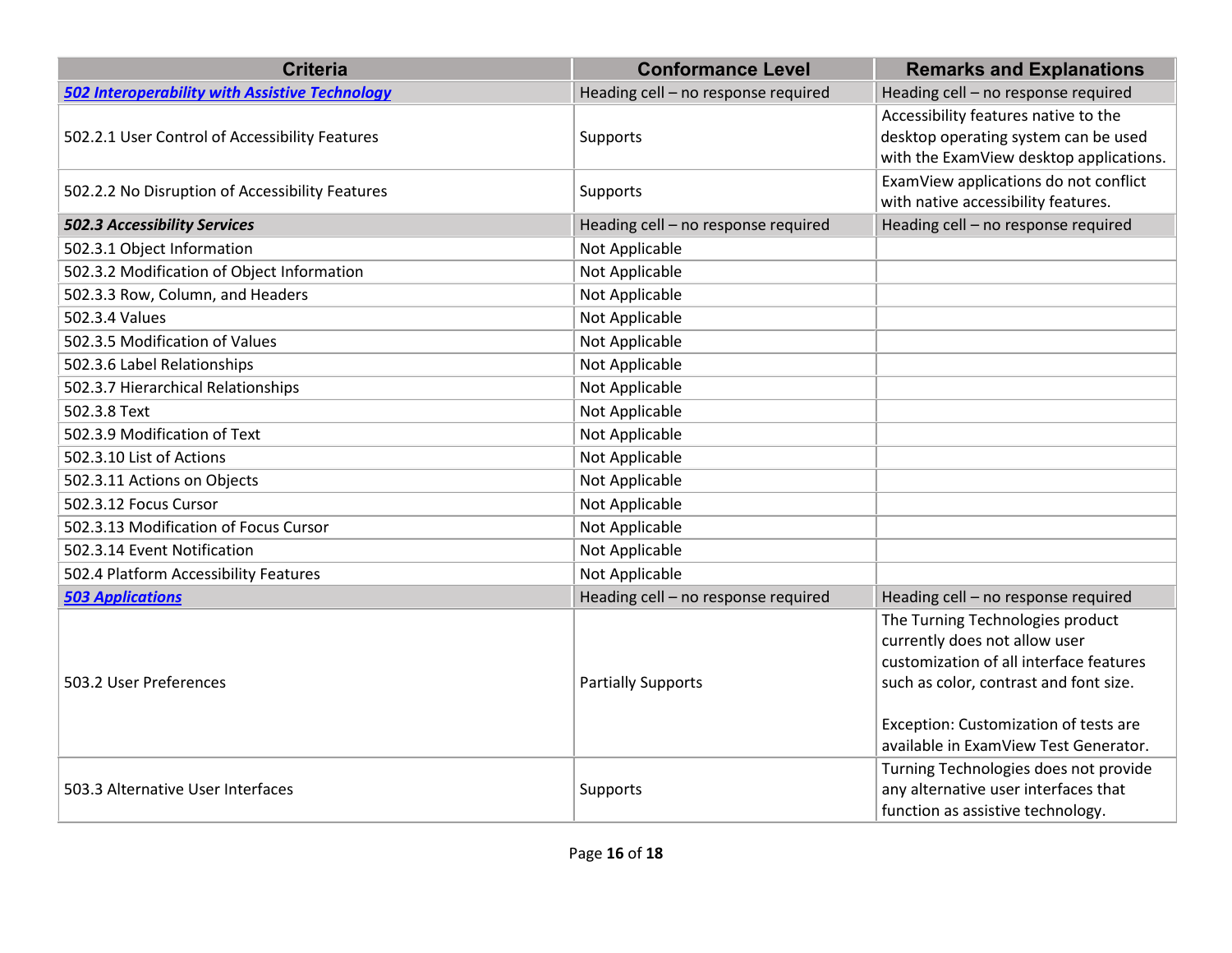| <b>Criteria</b>                                                                        | <b>Conformance Level</b>            | <b>Remarks and Explanations</b>     |
|----------------------------------------------------------------------------------------|-------------------------------------|-------------------------------------|
| 503.4 User Controls for Captions and Audio Description                                 | Heading cell - no response required | Heading cell - no response required |
| 503.4.1 Caption Controls                                                               | Not Applicable                      |                                     |
| 503.4.2 Audio Description Controls                                                     | Not Applicable                      |                                     |
| <b>504 Authoring Tools</b>                                                             | Heading cell - no response required | Heading cell - no response required |
| 504.2 Content Creation or Editing (if not authoring tool, enter "not<br>applicable")   | See WCAG 2.0 section                | See information in WCAG 2.0 section |
| 504.2.1 Preservation of Information Provided for Accessibility in Format<br>Conversion | Not Applicable                      |                                     |
| 504.2.2 PDF Export                                                                     | Not Applicable                      | PDF export not provided.            |
| 504.3 Prompts                                                                          | Not Applicable                      |                                     |
| 504.4 Templates                                                                        | Not Applicable                      |                                     |

## **Chapter 6: [Support Documentation and Services](https://www.access-board.gov/guidelines-and-standards/communications-and-it/about-the-ict-refresh/final-rule/text-of-the-standards-and-guidelines#601-general)**

| <b>Criteria</b>                                                  | <b>Conformance Level</b>            | <b>Remarks and Explanations</b>                                                                                                                                                                             |
|------------------------------------------------------------------|-------------------------------------|-------------------------------------------------------------------------------------------------------------------------------------------------------------------------------------------------------------|
| 601.1 Scope                                                      | Heading cell - no response required | Heading cell - no response required                                                                                                                                                                         |
| <b>602 Support Documentation</b>                                 | Heading cell - no response required | Heading cell – no response required                                                                                                                                                                         |
| 602.2 Accessibility and Compatibility Features                   | Does Not Support                    | Accessibility related documentation is<br>currently not available to users.                                                                                                                                 |
| 602.3 Electronic Support Documentation                           | See WCAG 2.0 section                | See information in WCAG 2.0 section                                                                                                                                                                         |
| 602.4 Alternate Formats for Non-Electronic Support Documentation | <b>Supports</b>                     | Documentation for ExamView<br>applications are provided in digital<br>format on Turning Technologies' website<br>(www.turingtechnologies.com).                                                              |
| <b>603 Support Services</b>                                      | Heading cell - no response required | Heading cell - no response required                                                                                                                                                                         |
| 603.2 Information on Accessibility and Compatibility Features    | <b>Supports</b>                     |                                                                                                                                                                                                             |
| 603.3 Accommodation of Communication Needs                       | Supports                            | Turning Technologies support can be<br>reached via telephone (1-866-756-3015)<br>or email<br>(support@turningtechnologies.com)<br>Monday through Friday 7:00am-9:00pm<br>EST. (excluding holidays and other |